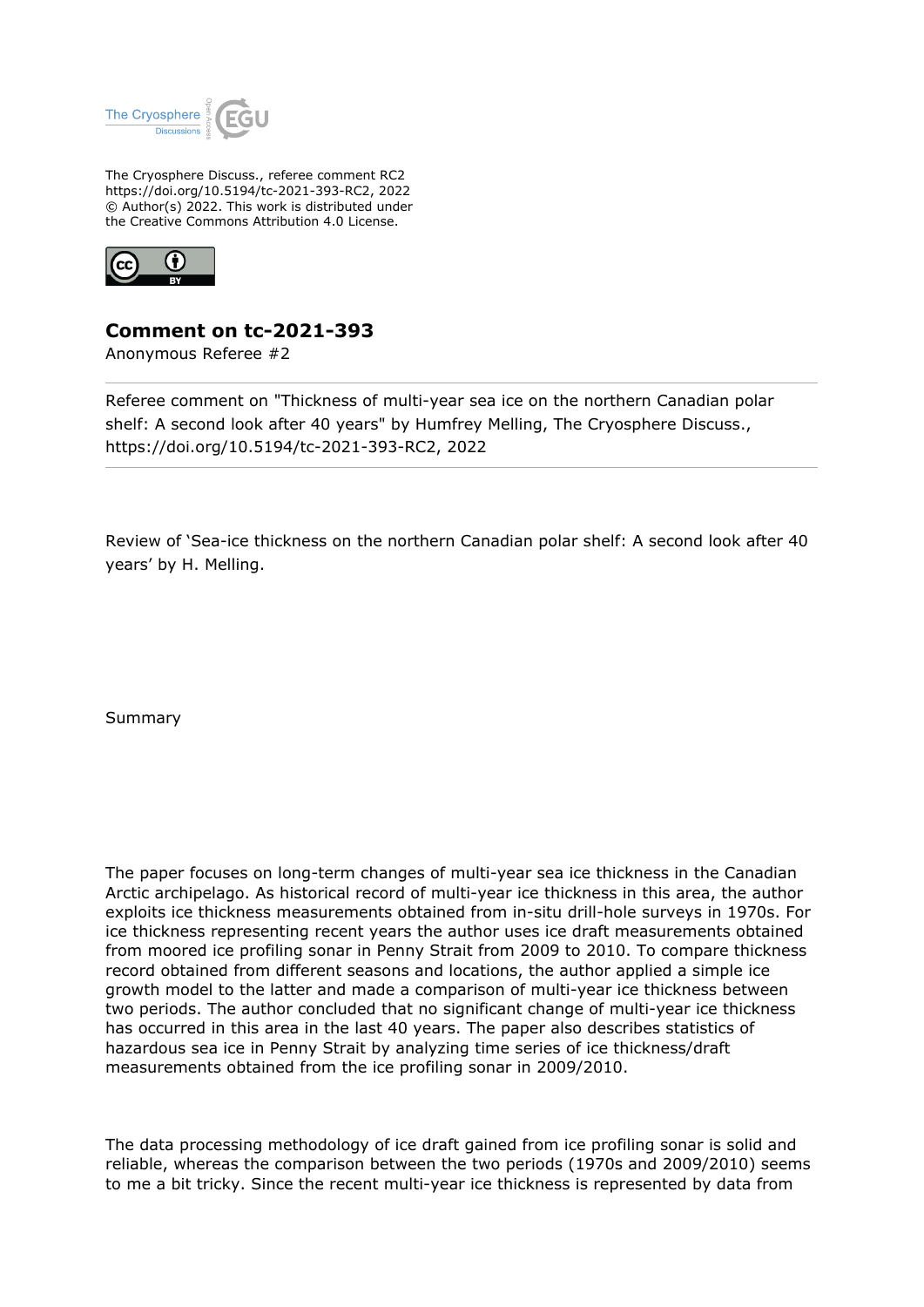one-mooring site with short period (2009-2010), I would suggest the author to provide more careful examinations to strengthen the conclusion of this study.

Major points

Since the manuscript focuses on long-term changes of multi-year ice thickness, sea ice growth estimates by climatological forcing may be problematic. I would rather suggest to use specific forcing from 2009/2010. I think it is also important to argue to what extent 2009/2010 forcing represents mean state of recent decade.

Discussions appeared in lines 364 – 394 are plausible, whereas the discussion ignores longterm changes of forcing fields (I don't mean the forcing field in the north of Canadian Archipelago has changed, but I would like to point out that this is not examined here and therefore the argument is not very convincing). I think some additional works described in the minor points below may help to strengthen the author's argument.

Minor point

Section 1.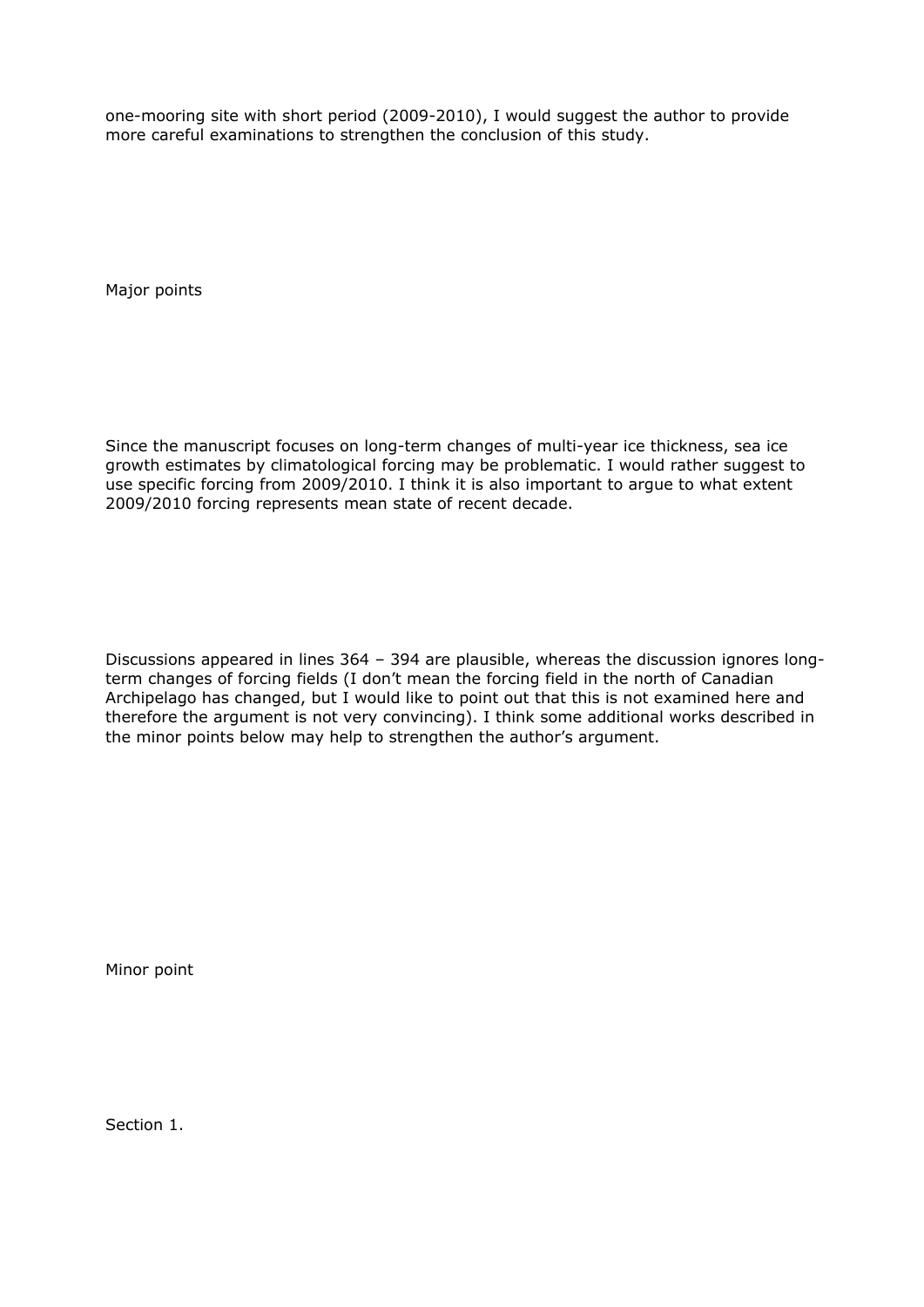- Line 47: It would help readers if the location and area of Sverdrup Basin is annotated in Figure 1.

- Line 65: Bathurst Istand and Norwegian Bay could be also highlighted, otherwise readers have to take time to find them in the map.

- Line 93: Queen Elizabeth Islands could be also annotated in Figure 1.

- line 93-94: "..; cut off the supply and the waters between …": I don't understand the meaning of this sentence. Could it be described/explained differently?

Section 2.

- Figure 3: I suggest showing the units in Figure 3 (e.g, 22" steel float) in m or cm following International System of Units (SI), since I'm afraid many readers may not familiar with inch unit.

- Line 137: 88.3° □ 88.3° N

- Line 143-145: I suggest to mark the position of the mooring in Figure 1 or another largescale map. I would suggest to show this in a closer map showing bottom topographic features, e.g., maps covering the area shown in Figure 5.

Section 3.

- I would suggest to show coastline on top of the image, if possible. It helps to identify sea ice covered area.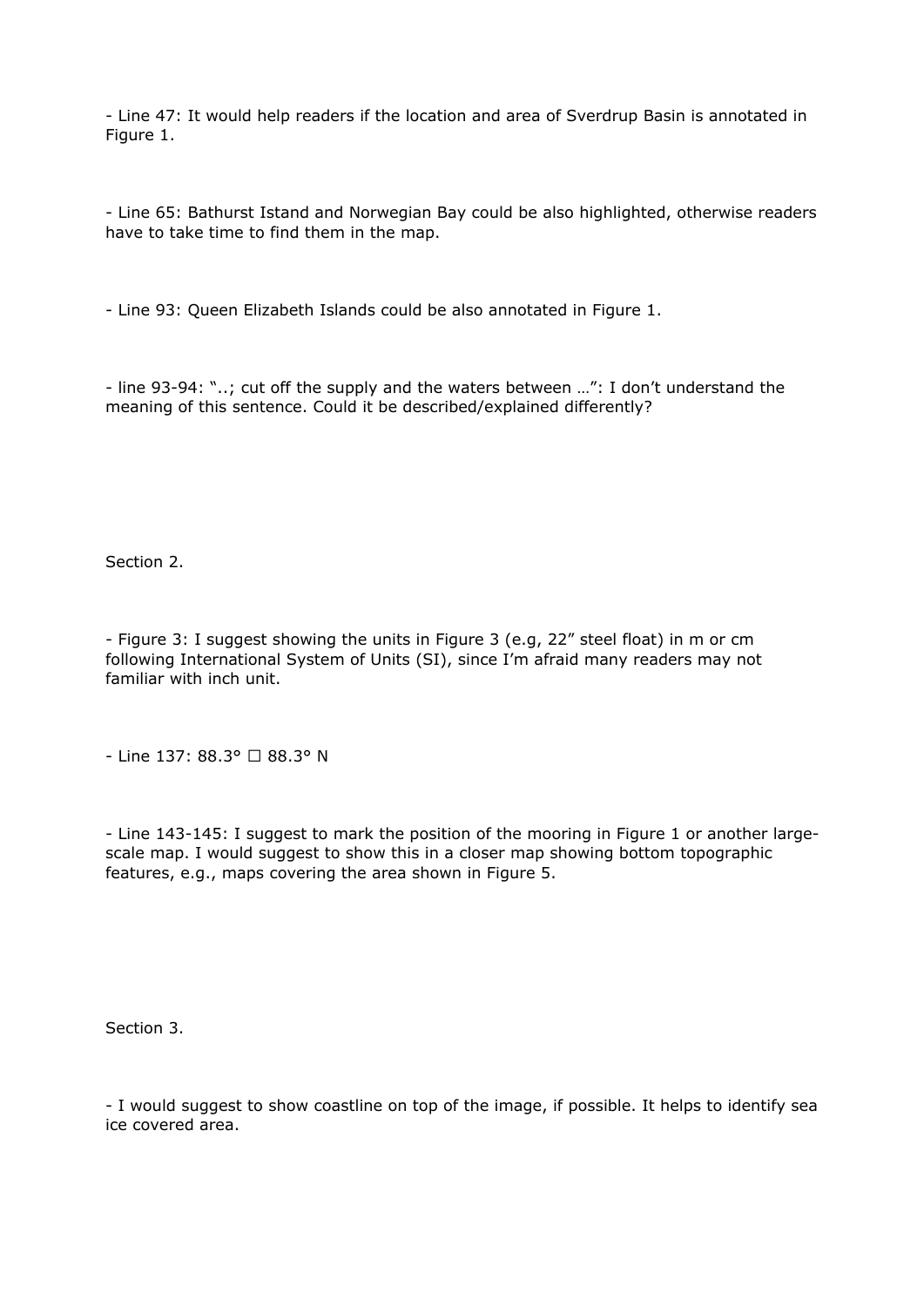- Figure 6: The star in figure 6 denotes the location of the mooring?

- Line 252: Why 0.75 m is used as a threshold to identify multi-year ice? Is the result sensitive to this choice? I would suggest to provide reference for this choice.

- Line 257 – 261: Is it possible to annotate these features in Figure 8, which helps reader to understand the temporal changes of ice type.

Section 4.

- Line 286 – 292: Why the author applied climatological data to derive the ice growth rate? I suppose that a calculation using the data from 2009-2010 could provide more accurate estimate that takes into account specific condition during the observation period. I have a concern on this point since the ice growth rate is used to estimate lines shown in Figure 11, 12 and 13, and therefore gives as a basis of the arguments thereafter.

- Line 289: I suggest to mark Resolute Bay and Eureka on Figure 1 or in a map showing the mooring location, otherwise readers have to look for them in a google map.

- Line 296 – 300: How much uncertainty should we expect from the procedure described here? Is the uncertainty significantly small compared to the difference of thickness from 1970s discussed later?

- Line 314 – 316: How is the numbers shown here sensitive to the assumption (half populated by multi-year ice)? Is the 'half populated by multi-year ice' the ice situation in the comparison period (1970s)? I have a concern on this point since the result summarized in Figure 12 and 13 may depend on this assumption. If the assumption is changed, e.g., 40%, 60% populated by multi-year ice, how these changes affect the results?

- Line 317: "the area north-west of Penny Strait" is ambiguous. I would suggest to show tracks of 1970s survey in a map for clarity.

- Line 318: The standard deviation of each mean thickness in the 1970s should be also